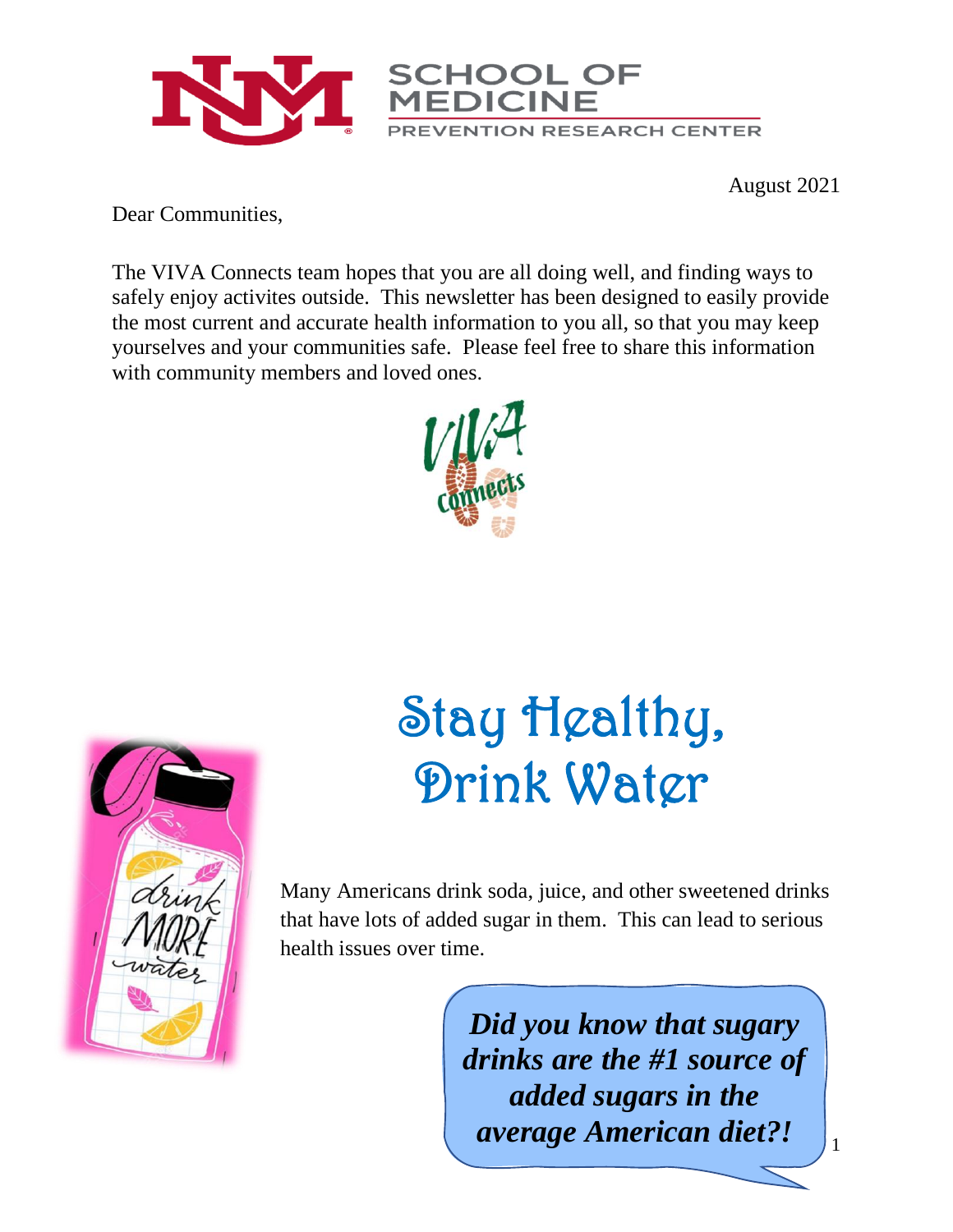### Why are sugary drinks unhealthy?

Drinking sugary drinks can increase your risk of developing serious health conditions. Weight gain, obesity, type II diabetes, heart disease, kidney disease, liver disease, tooth cavities, and other health conditions may occur if you consume too much sugar.

Luckily, drinking less or no sugary drinks can help keep you feeling good and lower your risk of developing health conditions.

#### How much sugar is in my drink?

Many people don't realize how much sugar is added to drinks! Even fruit juice, which people think is a healthy beverage, is full of sugars.

According to the [CDC,](https://www.cdc.gov/nutrition/data-statistics/added-sugars.html) adults should not have more than 12 teaspoons of sugar a day, and children ages 2 and younger should have *NO* added sugars in food or drinks.

Also keep in mind that many foods, condiments, salad dressings, dried fruit, candy, chips, etc. all contain added sugars! This means that you need to make sure that you are limiting your sugars consumed in sugary drinks.

| <b>Drink (12-ounce serving)</b> | $\sqrt{\ }$ Teaspoons of Sugar |               | <b>Calories</b> |
|---------------------------------|--------------------------------|---------------|-----------------|
| <b>Bottled Water</b>            | 0 teaspoons                    |               | $\Omega$        |
| <b>Diet Cola</b>                | 0 teaspoons                    |               | $\Omega$        |
| <b>Sugar-Free Drink Mix</b>     | 0 teaspoons                    |               | $\Omega$        |
| <b>Sugar-Free Lemonade</b>      | 0 teaspoons                    |               | $\Omega$        |
| <b>Unsweetened Tea</b>          | 0 teaspoons                    |               | $\Omega$        |
| <b>Sports Drink</b>             | 2 teaspoons                    | 77            | 75              |
| Lemonade                        | 61/4 teaspoons                 | ,,,,,,        | 105             |
| <b>Orange Juice</b>             | 71/2 teaspoons                 | ,,,,,,,,      | 160             |
| <b>Sweet Tea</b>                | 81/ <sub>2</sub> teaspoons     | ,,,,,,,,,     | 120             |
| Powdered Drink Mix (with sugar) | 9 teaspoons                    | ,,,,,,,,,,    | 145             |
| Cola                            | 101/4 teaspoons                | ,,,,,,,,,,,   | 150             |
| <b>Fruit Punch</b>              | 111/2 teaspoons                | ,,,,,,,,,,,,  | 195             |
| <b>Root Beer</b>                | 111/2 teaspoons                | ,,,,,,,,,,,,  | 170             |
| <b>Grape Juice</b>              | 12 teaspoons                   | ,,,,,,,,,,,,  | 200             |
| Orange Soda                     | 13 teaspoons                   | 7777777777777 | 210             |

See below for a chart of how much sugar is added in popular drinks.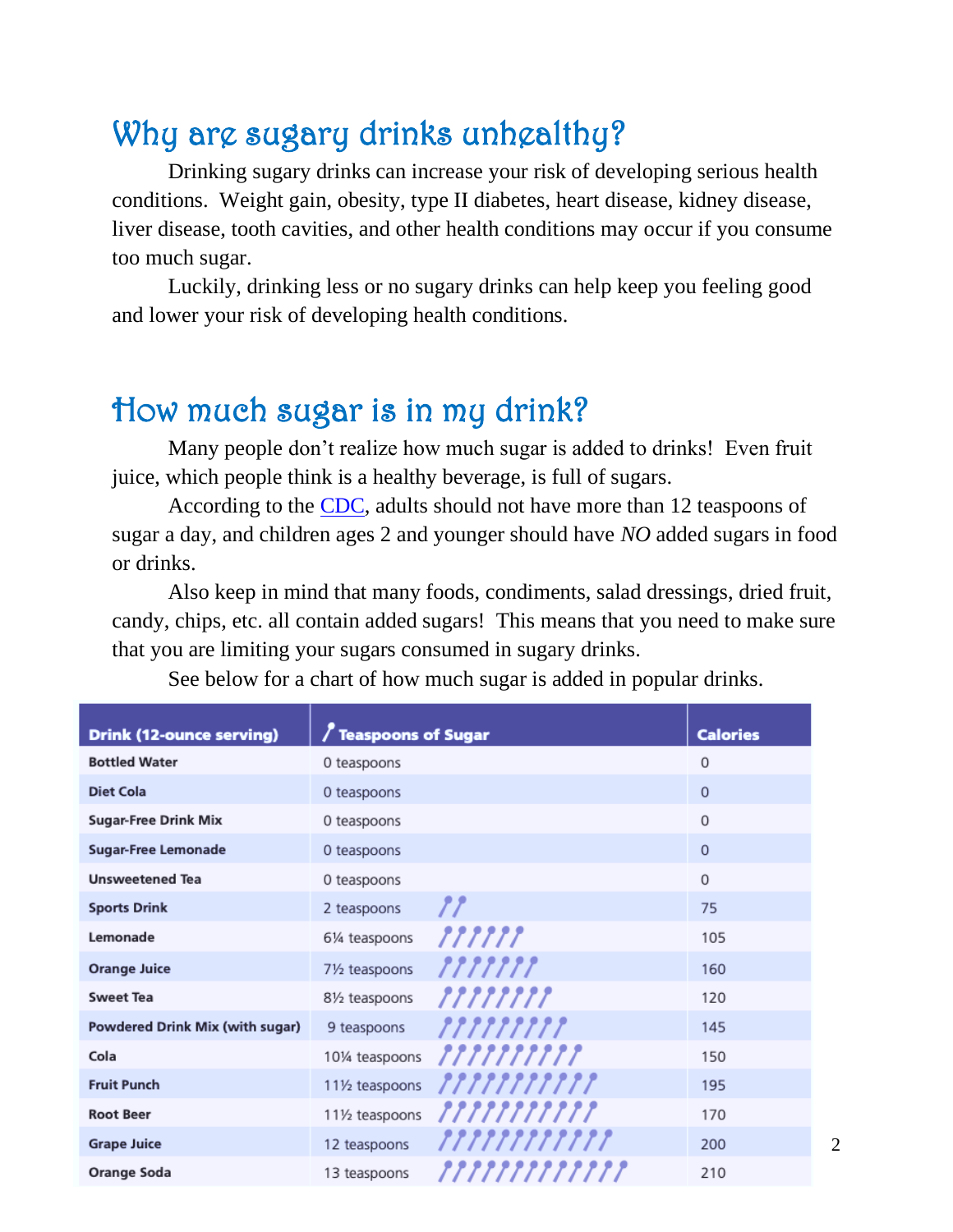## How much water should I be drinking?

- Everyone's body is different, but adults should drink about 7 cups of water daily
- If you are exercising in the heat and sweating, drinking extra water with electrolytes is helpful
- Drink extra fluids when the weather is hot or when you are sick



## How do I break my bad habit of drinking sugary drinks?

It can be tricky trying to find ways to avoid sugary drinks and drink more water, but here are some ways that can help you to choose water:

- Add fresh cut fruit to flavor your water
- Add a small dash of 100% juice to your water
- Don't buy sugary drinks at the store, instead keep a jug of cool water in the fridge
- Avoid adding sweeteners, sugary creamers, and syrups to coffee and tea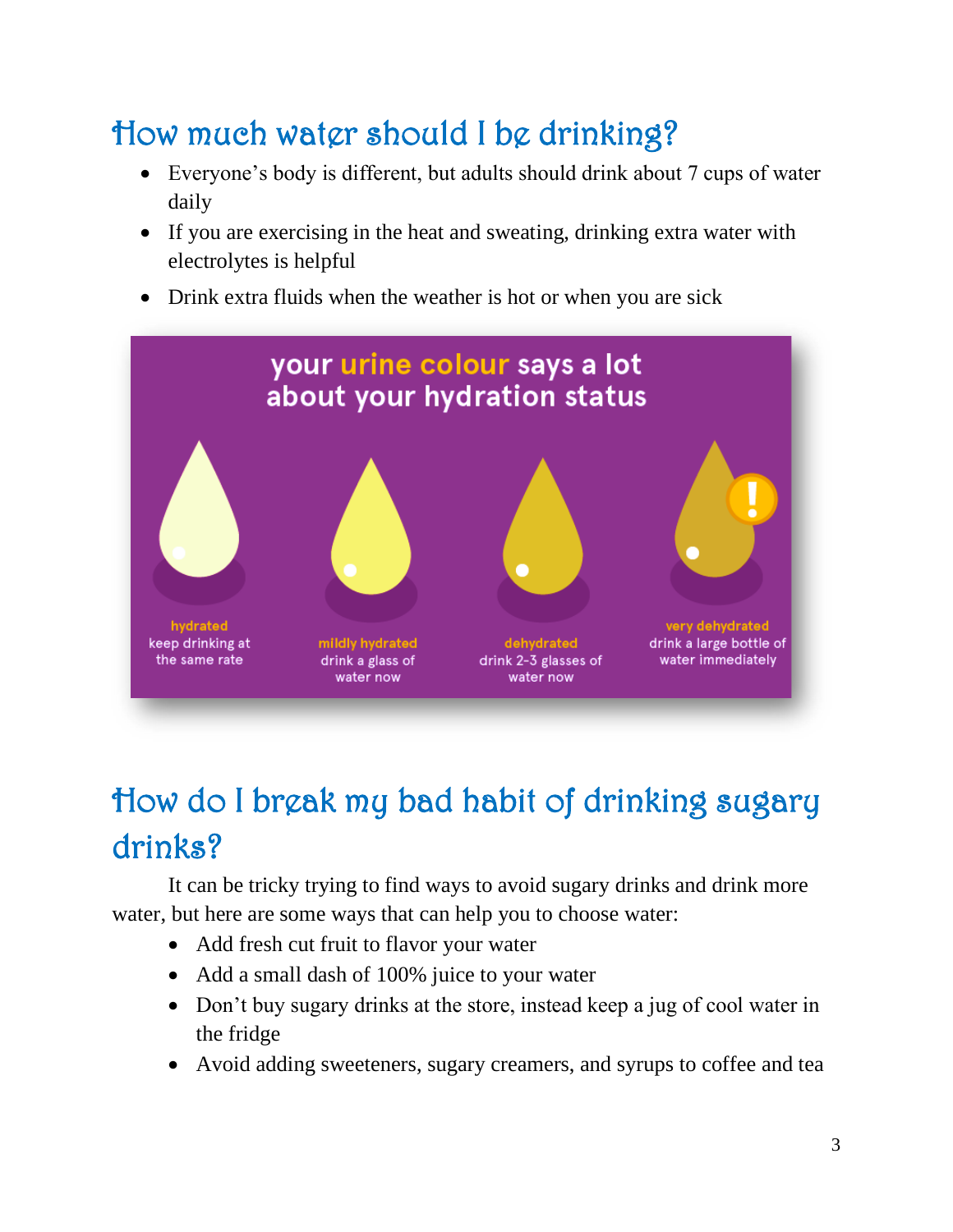• Carry a reusable water bottle with you so that you can always refill it and have your own water



*For more information, visit:* 

[https](https://www.cdc.gov/healthyweight/healthy_eating/drinks.html)[://www.cdc.gov/healthyweight/healthy\\_eating/drinks.html](https://www.cdc.gov/healthyweight/healthy_eating/drinks.html) <https://www.cdc.gov/nutrition/data-statistics/added-sugars.html> <https://medlineplus.gov/dehydration.html>

*Don't forget to save your wallet and the environment! Invest in a reusable water bottle that you can fill up at home or from fountains!*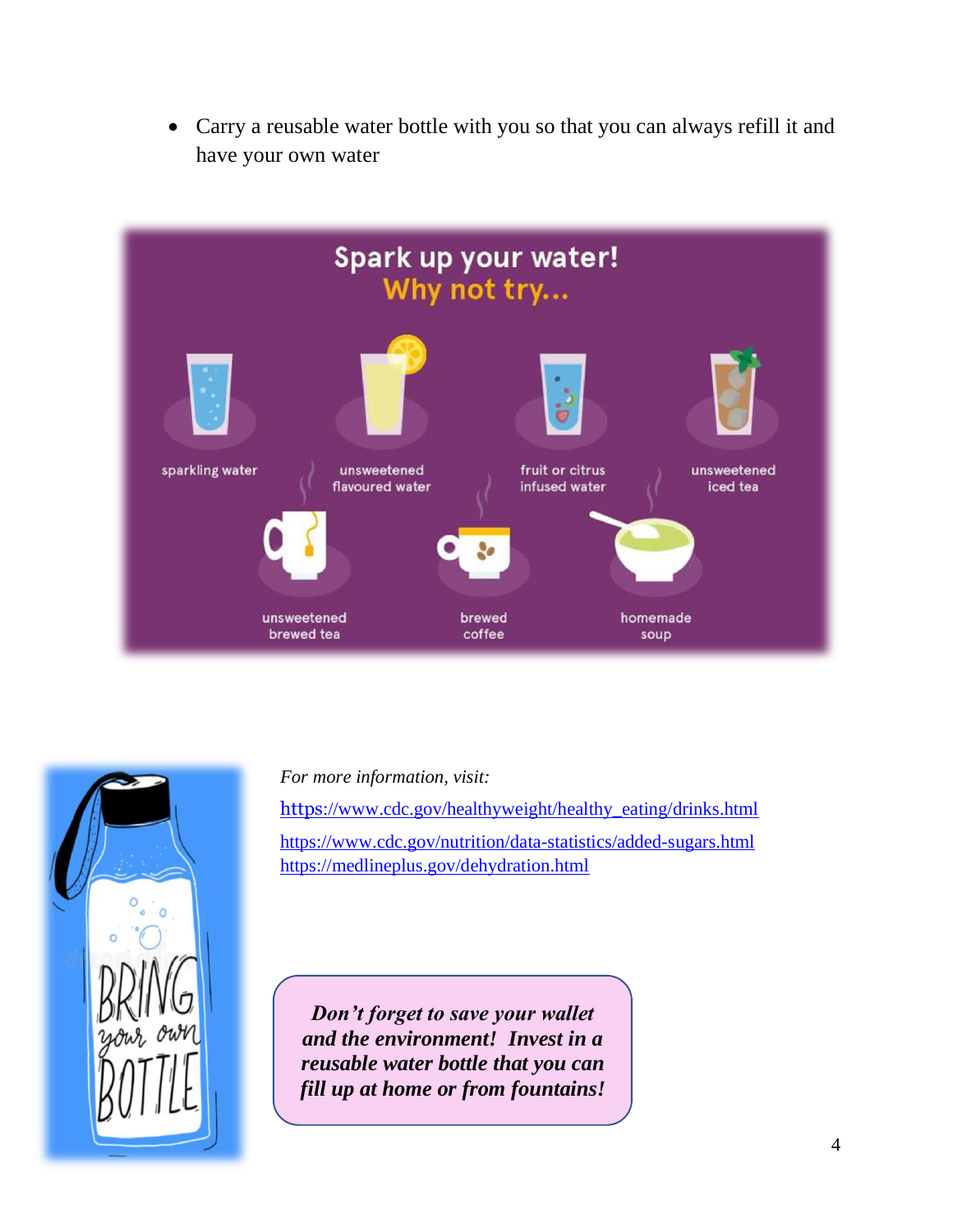#### *Community Highlight: Alamorgordo Desert Critters Trail*

There are 19 stone monuments waiting to be discovered throughout Washington Park in Alamogordo. City of Alamogordo in partnership with Otero Health Council *HEAL team* (Healthy Eating Active Living) invites the community to explore the new Desert Critters Trail. Desert Critters Trail partners included: City of Alamogordo, Otero Soil and Water Conservation District, Otero County Community Health Council HEAL Action Team, US Forest Service - Lincoln National Forest, NM Department of Health, The Grindstone Group, and Eco-Servants. This project was funded by Paso del Norte Health Foundation.

HEAL proposed the idea of a scavenger hunt style trail with this goal in mind: Creating a community environment that promotes physical activity and reduces sedentary behavior. City leadership offered Washington Park for placement and HEAL agreed this is an ideal location. It offers an accessible, safe, friendly place for families to spend outdoors time walking and playing. Desert Critters Trail provides a fun and active way to learn about local fauna.

The Trail promotes being physically active at one's own pace, with a social support aspect. Expected benefits for individuals and the community include: enjoying more outdoor time, increased use of a neighborhood park where children can gain new physical activity experiences, revitalizing a cornerstone park, and enhancing a natural setting that is easily accessible from several residential areas.

# **DESERT CRITTERS TRAIL** -ALAMOGORDO, NM-

"Making physical activity the easy choice for individuals and families is the goal of the Paso del Norte Health Foundation's Physical Activity initiative. The Desert Critters Trail does just that by providing a fun activity for families to be active together," said Jana Renner, Program Officer from Paso del Norte Health Foundation.

"Paso del Norte Health Foundation based in El Paso TX generously funded this project through their HEAL Initiative, and we were pleased to have the opportunity to help support this educational, fun and health-promoting project together with regional partners in Otero and Lincoln Counties," said Vicky Milne of the Otero Soil and Water Conservation District.